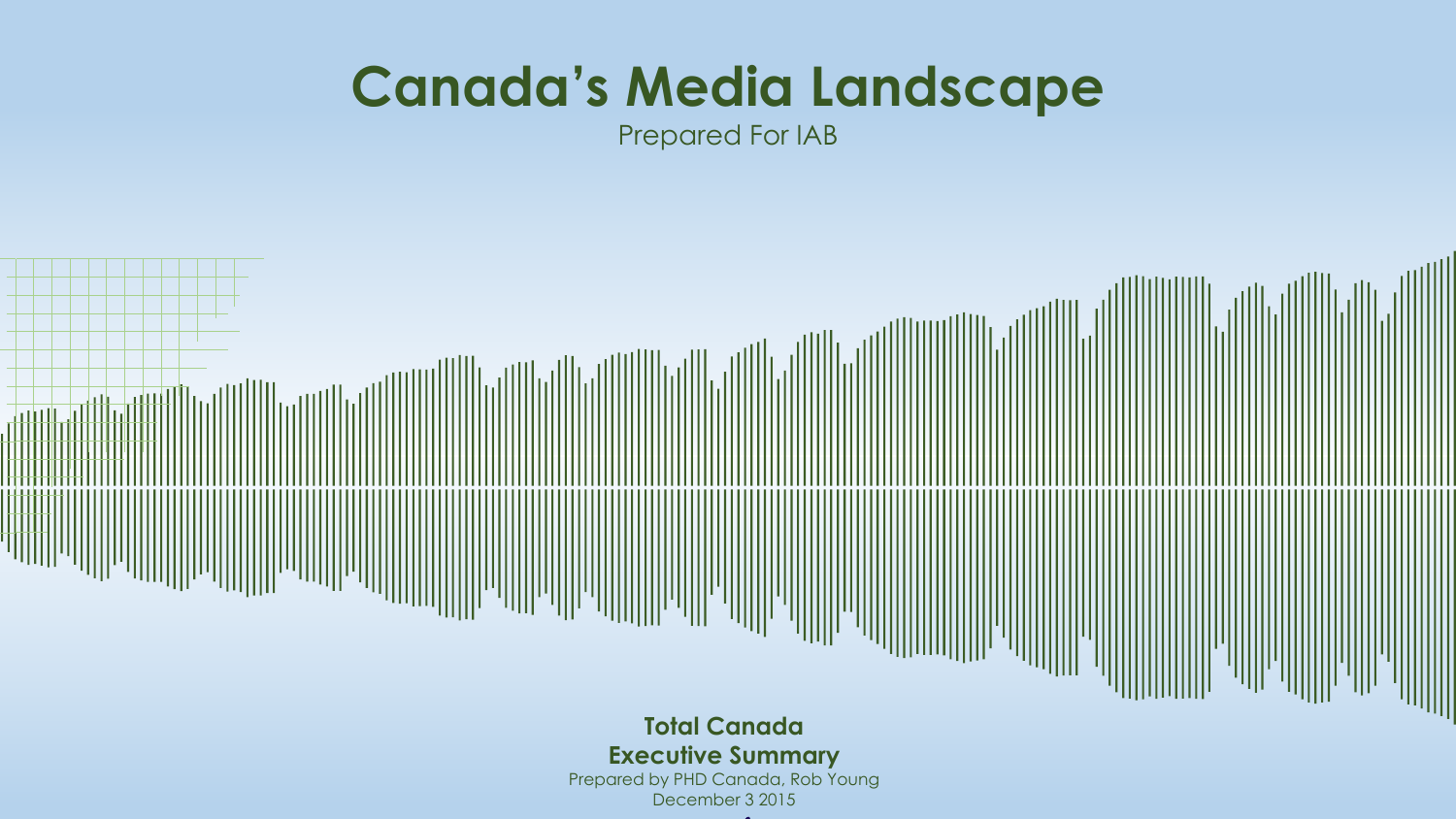### **WHAT'S CMUST?**

Since its inception in 2004, IAB Canada's Canadian Media Usage Trends Study (CMUST) is the only Canadian study crossing all major media and combining each channel's research audience currency of record. The study documents consumers' changing media consumption across all media as digital technologies impact the lives of Canadians. The study focuses on how new devices and new types of content are triggering ways consumers devote ever growing time counts with the Internet. This includes simultaneous usage of TV and the Internet, Car Connectivity, new Multi-platform data from comScore, time spent with Internet video commercials and the impact of Ad Blocking.

**Devices Reach Time Unearthed Time TV/Internet Intersection Ad Blocking Internet Content Revenue Development In Summary**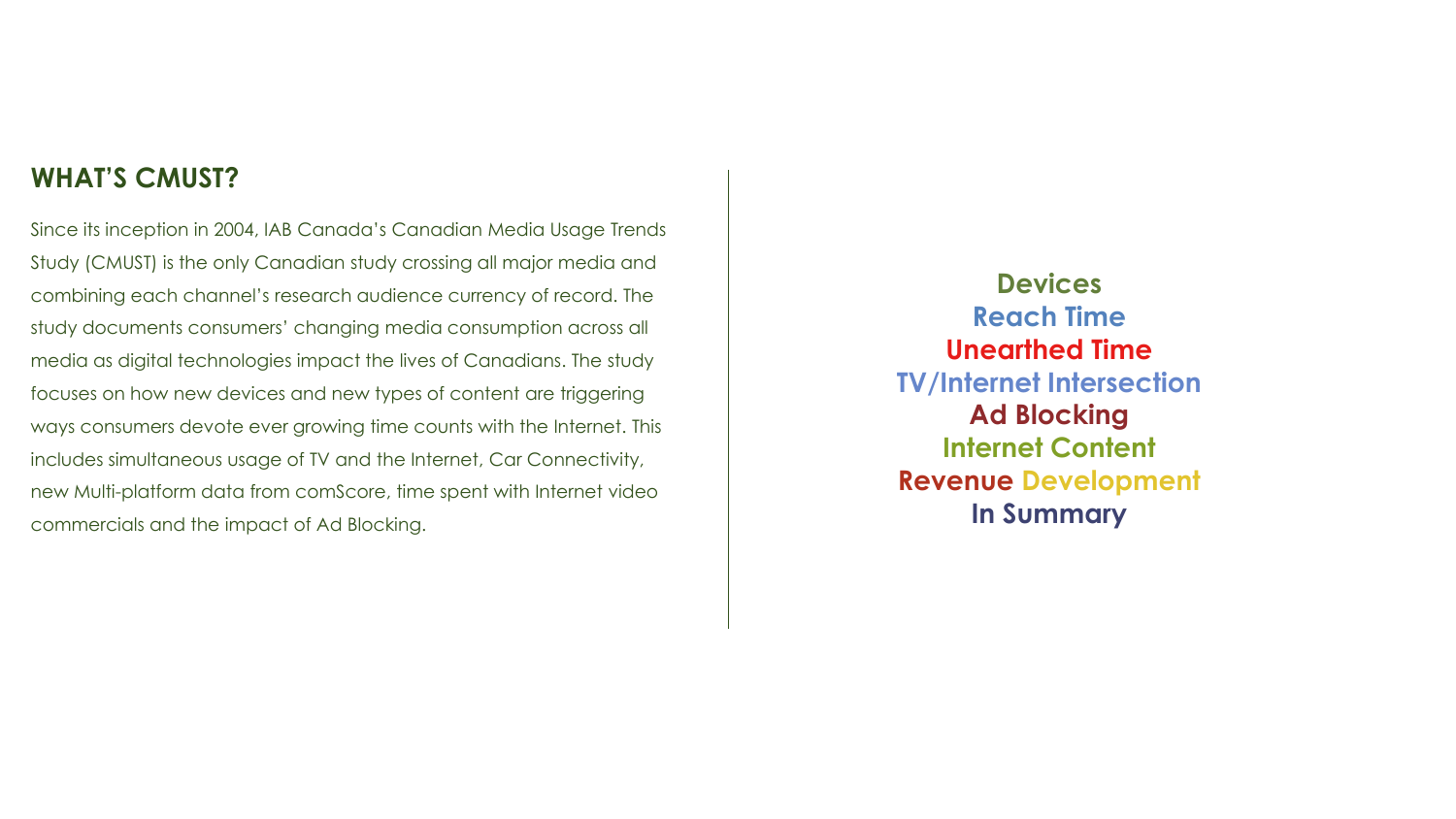### **Devices**

This chart demonstrates how devices capable of accessing the Internet have grown over the last three years. Both adult 18+ and adult 18-34 percent penetration levels are shown. Currently in the market place, there is a wide range of consumer uptake of these devices ranging from levels of saturation, desktop/laptop at 90%, to the relatively new and growing car connectivity device at 4% penetration.

Wearables, Car Connectivity and OTT (smart TV) devices represent the Internet medium's source of future consumer time spent counts.

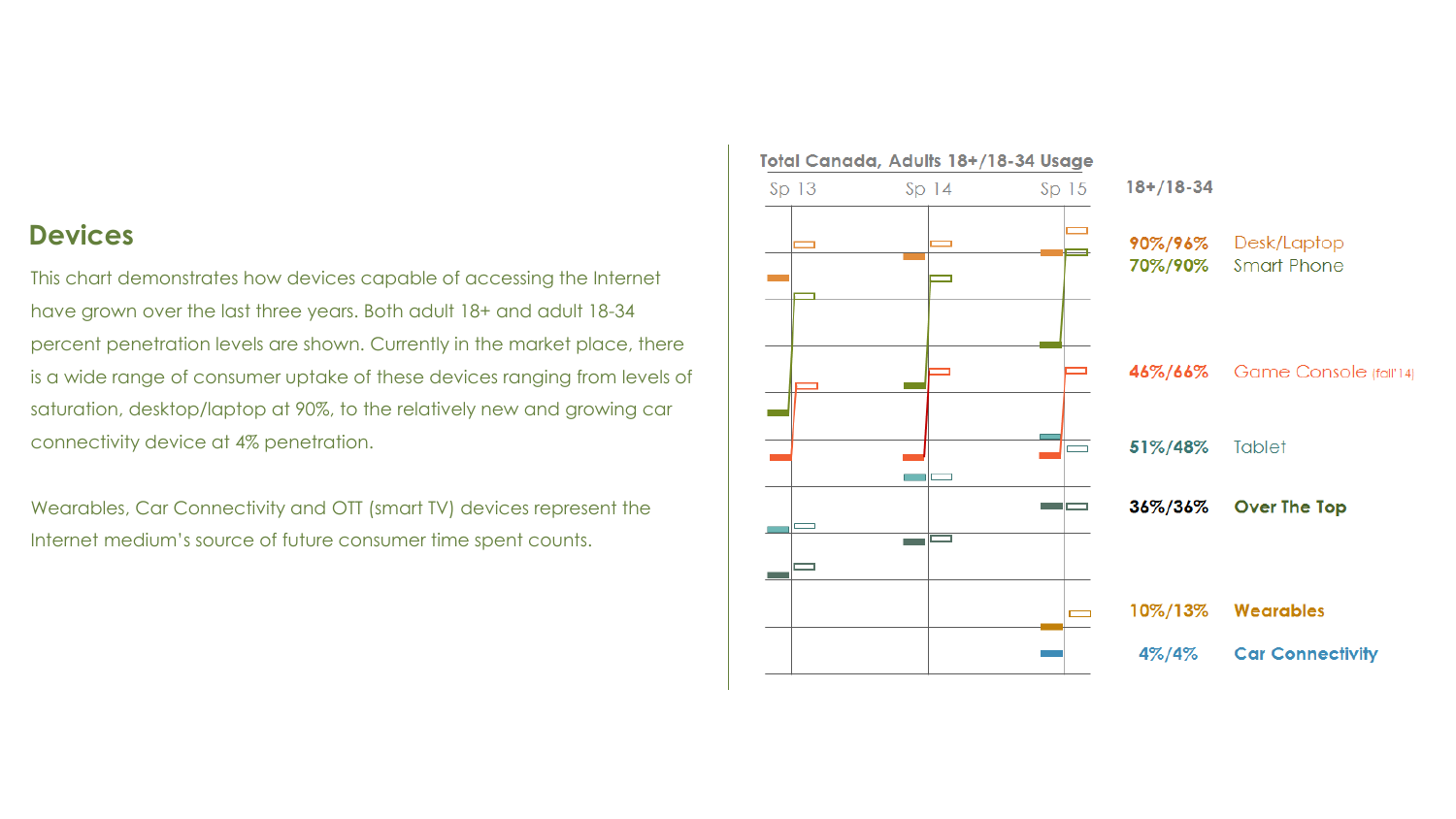# **Reach Time**

Offline media have experienced declines in their ability to generate weekly reach over the last 14 years. The TV medium is the exception, exhibiting an increase in weekly reach (due to changes to PPM survey methodology). The magazine medium experienced a particularly significant drop in reach due to the demise of the TV Guide segment of publishing. The Internet medium, on the other hand, is now utilized by just over 80% of adults in total Canada weekly, up dramatically from a 52% weekly reach level in 2001. These reach levels are as reported by each medium's survey of record (Numeris for broadcast, Vividata for print and comScore for Internet).

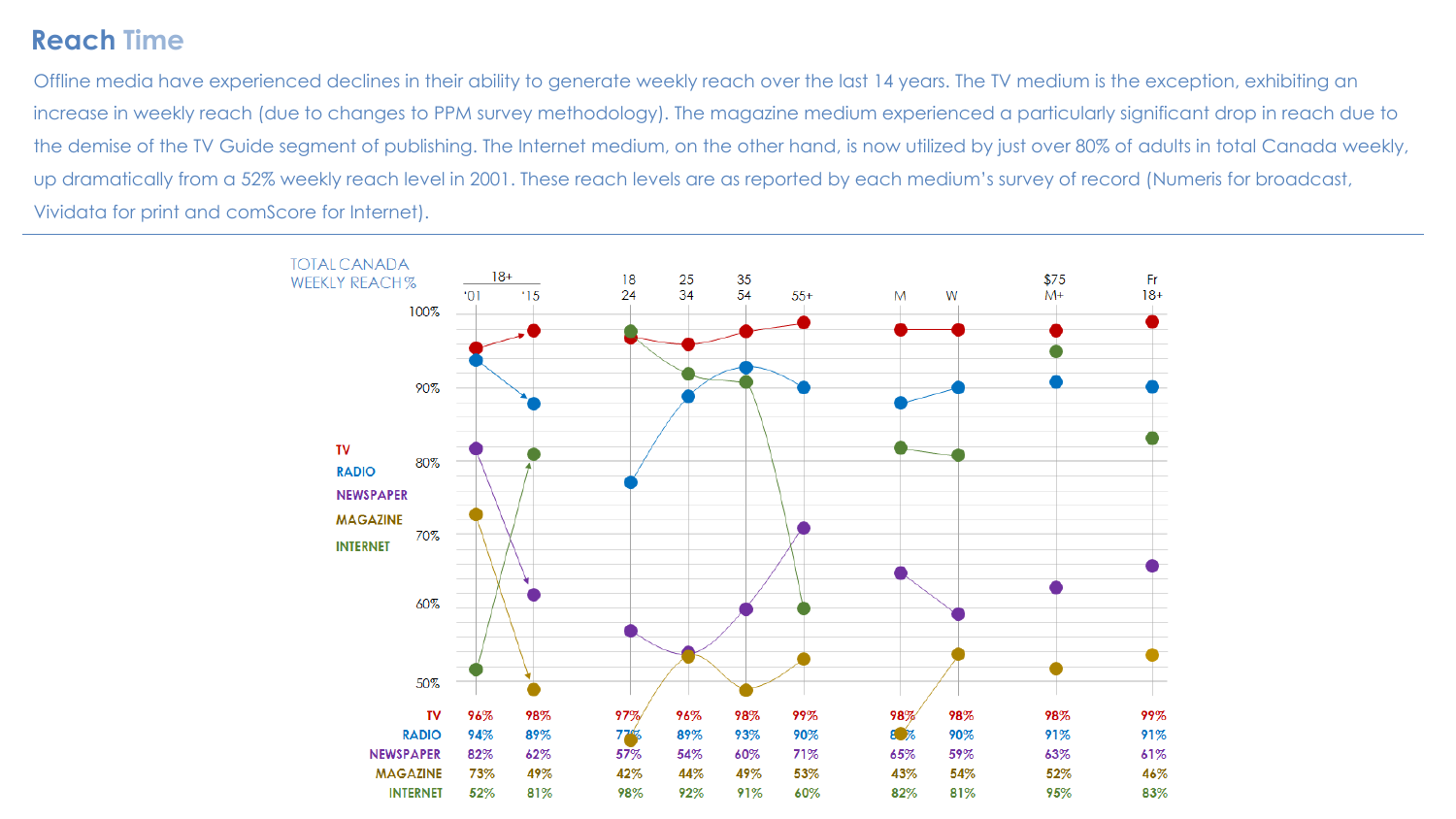# **Reach Time**

The Newspaper medium and TV medium have both experienced increases in weekly time counts (minutes per capita) over the last 14 years. The increase for TV comes as a result of changes in measurement technology. The newspaper medium has added new, youth skewed, Metro dailies over the 2001-2015 period. The Radio medium's decline in weekly minutes is due in large part to lower 18-24 time counts as this segment continues to search out and discover alternate sources of music. The Internet medium has out paced the offline media in terms of growth in minutes per week and this medium is the only medium that can boast an overall youth-skewed profile.

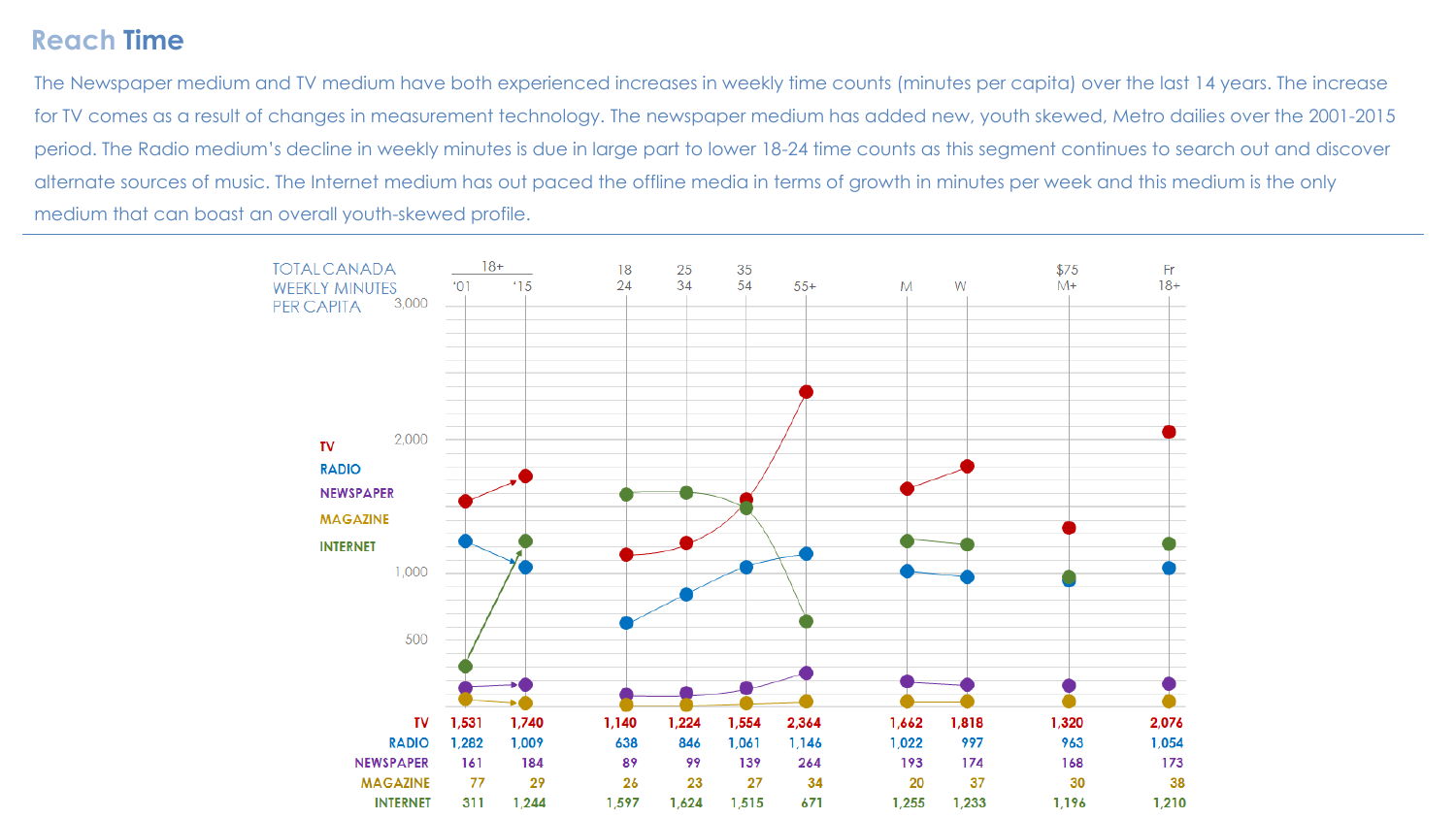### **Unearthed Time**

ComScore does not measure Internet consumption of many devices namely wearables, car connectivity, game consoles, OTT, audio and until recently mobile video. In 2015 publishers began to tag their mobile video content but as of fall 2015, comScore's mobile video time counts are still sparse. This section of the report provides estimates of minutes per capita per week for adults 18+ in order to determine Internet's *unearthed* time. The column on the far right hand side of the opposite chart aggregates the minute counts from bottom, up. The unearthed time count is 2,186 minutes per week compared to 1,244 minutes counted by comScore. Over 40% of the Internet medium's total consumed time is estimated to be "buried"; still unmeasured.

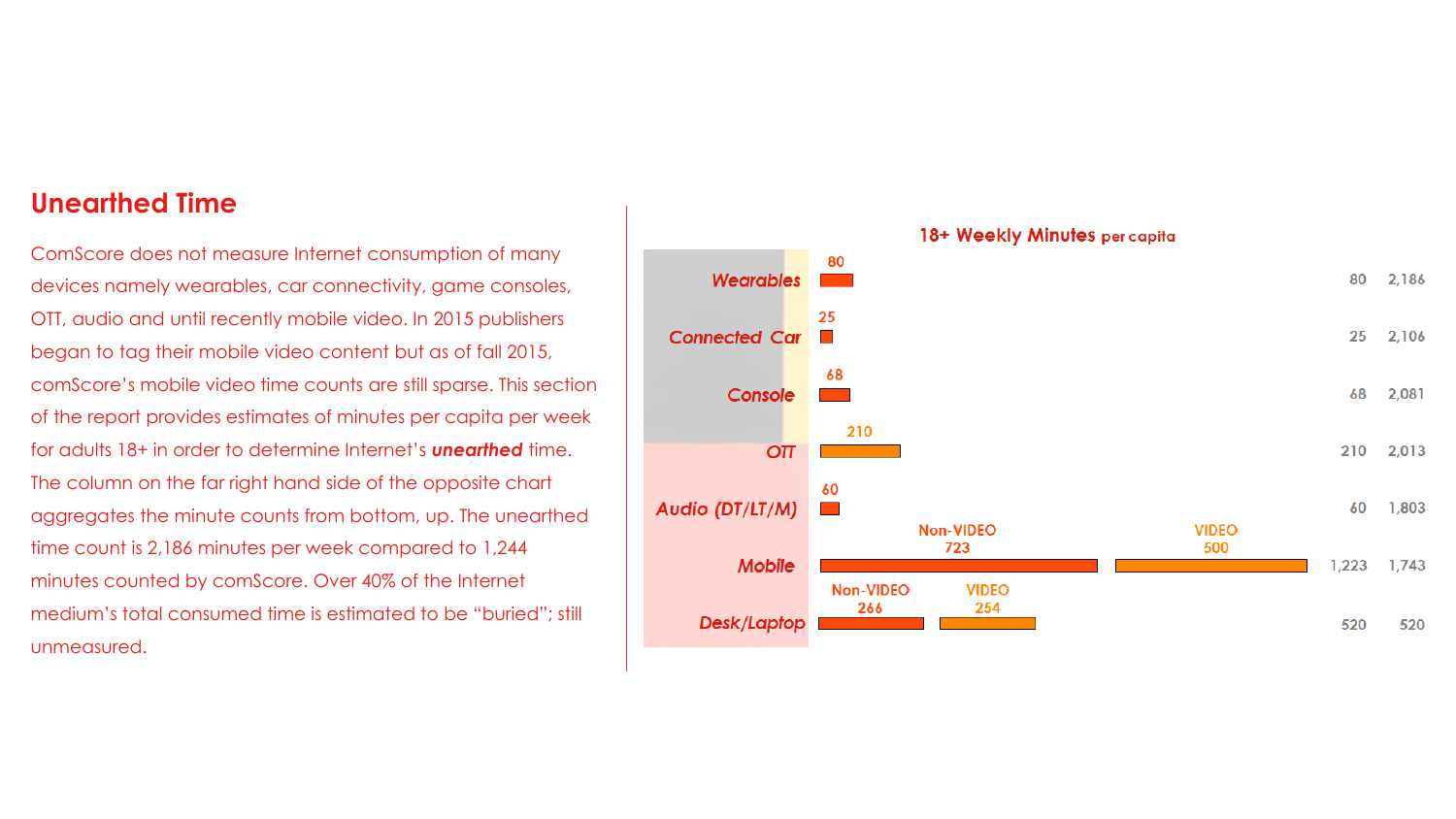## **TV/Internet Intersection**

Each new year finds the TV and Internet medium moving closer together, a phenomena referred to as "connected TV". This section of the CMUST report examines five interesting new developments in the space where TV and Internet intersect.



#### MTM Survey Spring 2015

Probably the best example of the intersection of Internet and TV, Netflix now boasts subscriptions penetration of over 50% of adults 18-34 in Canada according to the Spring 2015 MTM survey. Netflix is now clearly positioned within the mainstream video entertainment marketplace.

| Simulmedia                                                   |       |        |       |  |  |  |  |  |
|--------------------------------------------------------------|-------|--------|-------|--|--|--|--|--|
| TOTAL CANADA, ADULTS 18+<br><b>WEEKLY MINUTES PER CAPITA</b> |       |        |       |  |  |  |  |  |
|                                                              | 2001  | 2014   | 2015  |  |  |  |  |  |
| TV                                                           | 1,531 | 1,758  | 1,740 |  |  |  |  |  |
| Radio                                                        | 1.282 | 1,065  | 1,009 |  |  |  |  |  |
| Internet                                                     | 311   | 1.017  | 1.244 |  |  |  |  |  |
| Newspaper                                                    | 161   | 189    | 184   |  |  |  |  |  |
| Magazine                                                     | 77    | 34     | 29    |  |  |  |  |  |
| Total                                                        | 3,362 | 4,063  | 4,206 |  |  |  |  |  |
| <b>TV/Internet</b>                                           |       | $-725$ | -879  |  |  |  |  |  |
| Total                                                        |       | 3,338  | 3,327 |  |  |  |  |  |
| FLAT                                                         |       |        |       |  |  |  |  |  |

The 2015 MTM survey found that 51% of TV viewing occurs while accessing the Internet. Once these duplicated, *simulmedia* minutes are removed from total media time, we find very little change in the resultant unduplicated media time consumption year over year.



Cord Cutters are individuals who either watch TV off air (in decline) or who never watch live TV at all (growing). The sum of these two groups stands at 19%; up from 2014. French Canada's Cord Cutting proportion is smaller because Pick and Pay cable options exist in Quebec.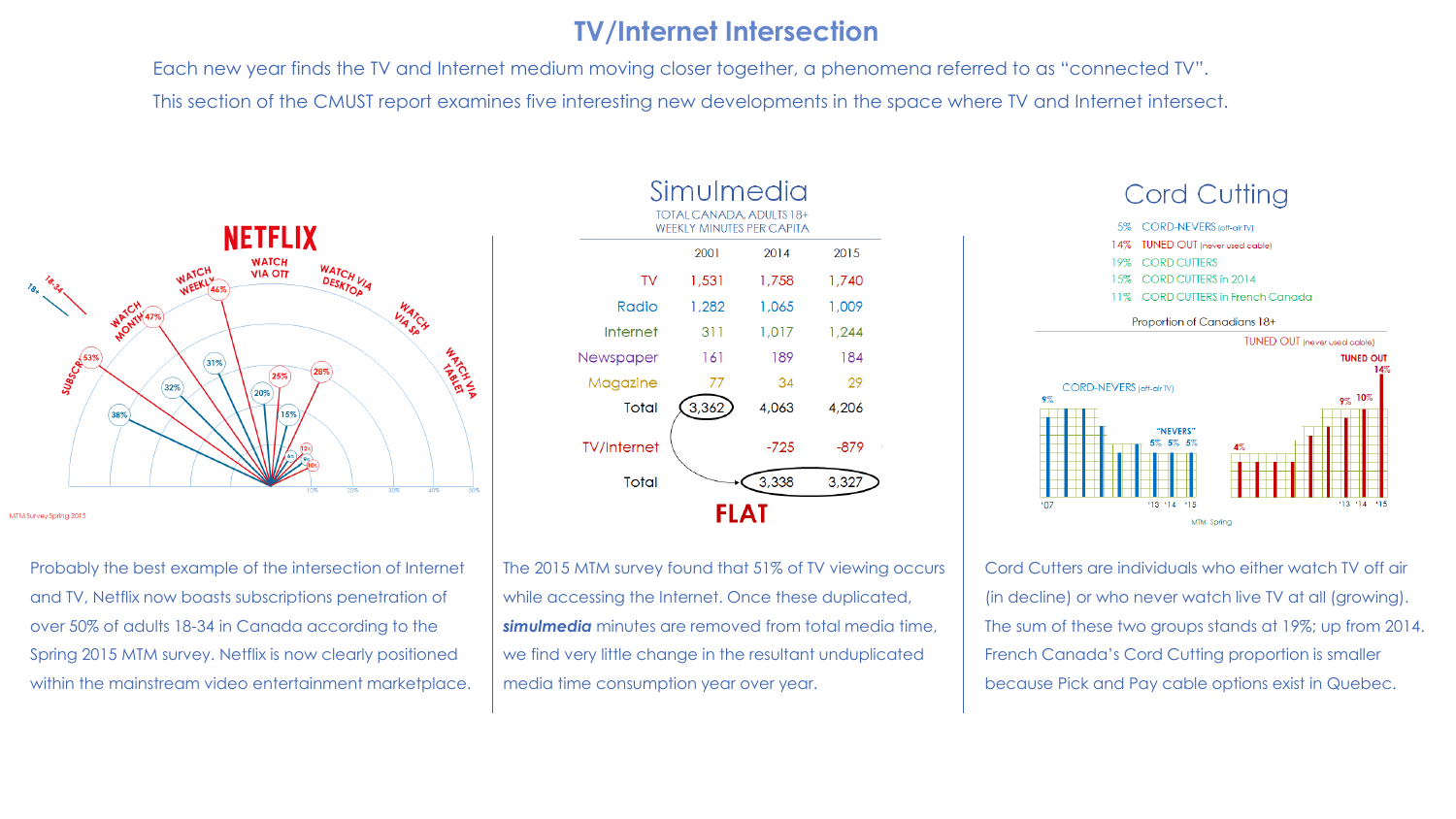### **TV/Internet Intersection**



In October 2015 Numeris published the results of a measurement test that ran between January - June '15. Three English language broadcasters encoded their Video on Demand content in a way which allowed for a separate PPM audience track to take place. These incremental "on demand" audiences were generated from set top box VOD and also included audiences who tuned to streamed TV content on broadcaster web sites. These VOD program audience results were segmented by genres. The extra VOD tuning accounted for between 5.5% and 10% of the linear or live TV audience levels. We have estimated that only 25% of total TV time is impacted by VOD resulting in a time count "lift" of 2% for the TV medium.

### Time and Money **Spent With Commercials**

|           | Commercial<br>Time | Commercial<br>Revenue |
|-----------|--------------------|-----------------------|
| TV        | 64%                | 65%                   |
| Radio     | 31%                | 30%                   |
| Internet  | 5%                 | 5%                    |
| Newspaper |                    |                       |
| Magazine  |                    |                       |
| Total     | 100%               | 100%                  |

The minute per week time counts used in this CMUST report include time consumers spend with commercials (TV, Radio and Internet Video) and ads (Newspaper and Magazine). The industry does not measure time spent with ads but a time spent with commercials can be determined. TV and Radio channels that are commercial enterprises, dedicate fixed amounts of time per hour to the airing of commercials and in this way broadcast time counts can be estimated. ComScore measures, through their Ad Metrix service, video commercial time exposures. This chart adds up these commercial minutes, shows a time composition percentage and compares the time composition to the distribution of ad revenue for these three media forms above. The percentages line up suggesting that revenue per minute of tuning are comparable between these three media forms.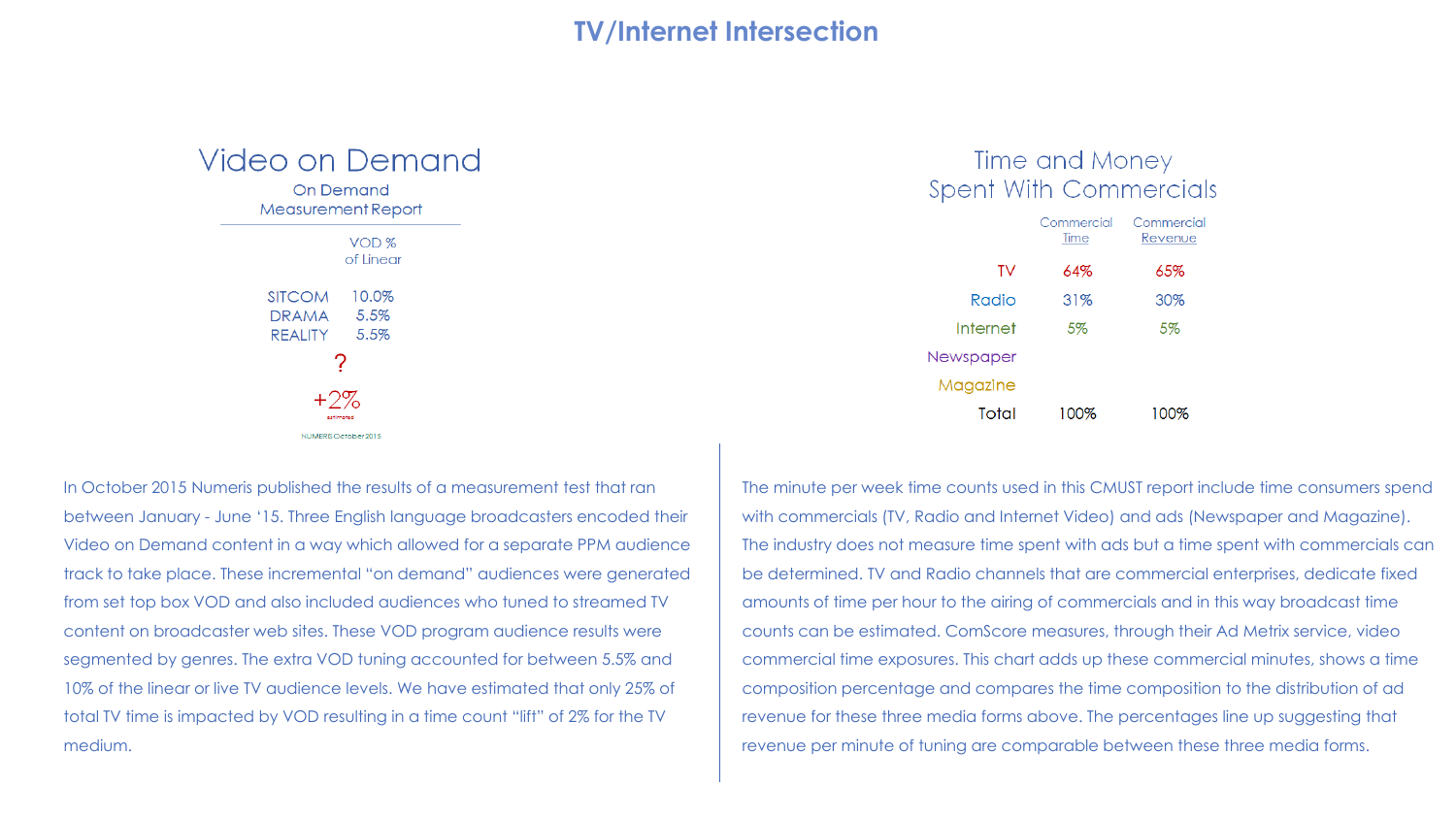# **Ad Blocking**

The **blue trend** line below tracks the number of display ad impressions that occurred on desktop/laptop between August 2013 and August 2015; a 30% downward trend. Why? Desktop/laptop time is steady (**the red line**), even as mobile time is on the upswing (**the green line**). Video ads, while growing, are not a significant explanation (**the brown line**) and **viewability norms** have not altered enough to have caused the downward thrust of the display ad impressions. That leaves ad blocking as the most likely reason for the ad impression decline we've seen over the last two years, a suggestion reinforced by the Google Trend for searches against the term "**ad blocking**". A **Pagefair study** of ad blocking in Canada from 2015 puts ad blocking penetration at 20% and a **Sourcepoint/comScore** report (Spetember 2015) places the penetration level at 16% providing suggesting that the ad blocking is responsible for less than 20% of the display impression declines since 2013.

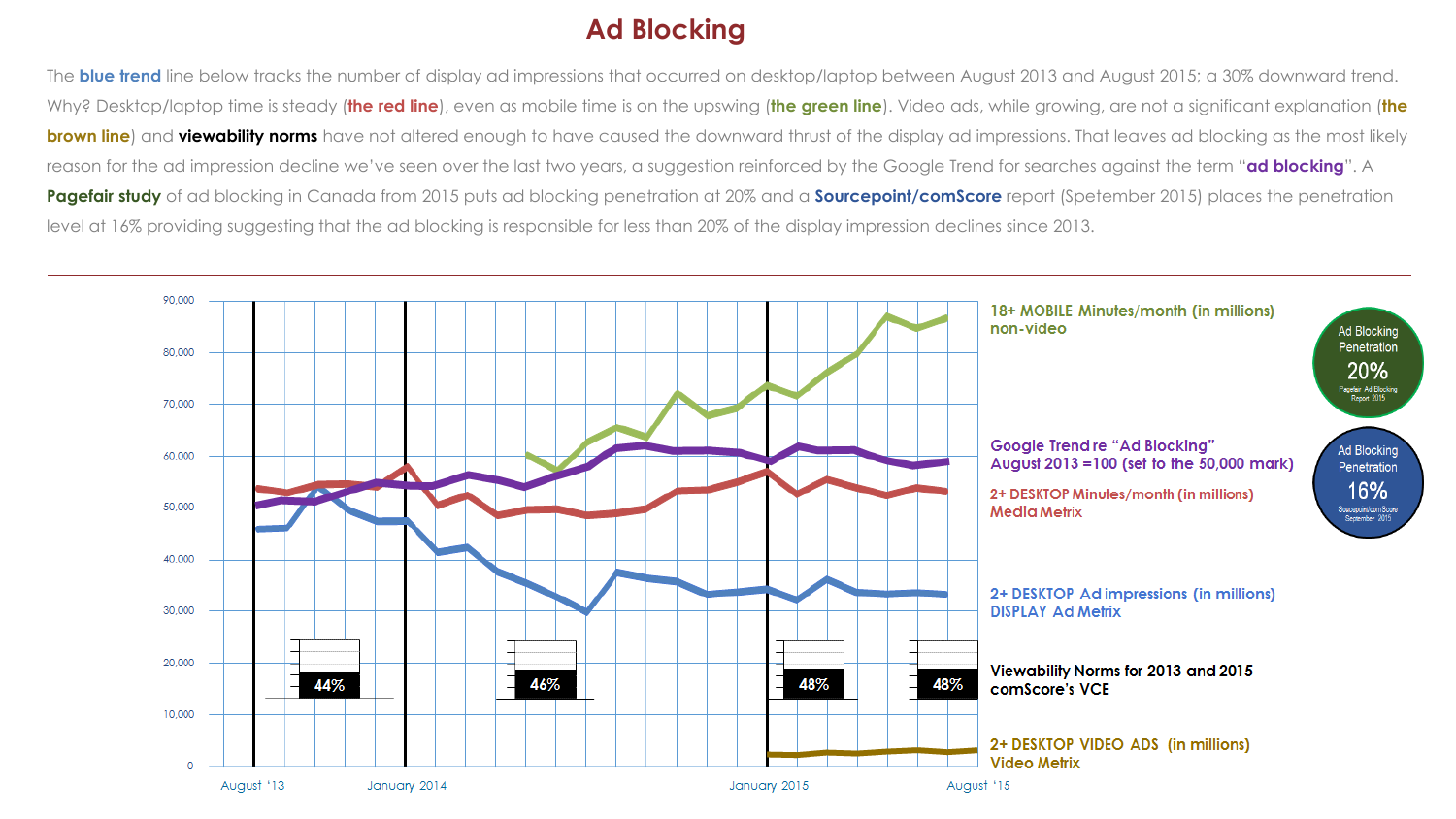# **Internet Content**

The chart below quantifies the amount of time (minutes per week per capita) adults 18+ and adults 18-34 spend with different genres of Intenet content. Legacy media minutes are scaled above the line and Internet minutes are scaled below the line. Cobranded refers to Internet time spent with online extensions to legacy media channels (TheStar.ca) and Pureplay refers to time spent with Internet content that is off-line media-like but available only online (Huffington Post for example). Of note in this content review is the very large degree of time spent with video (**the red boxes**) be it on-line or off-line.

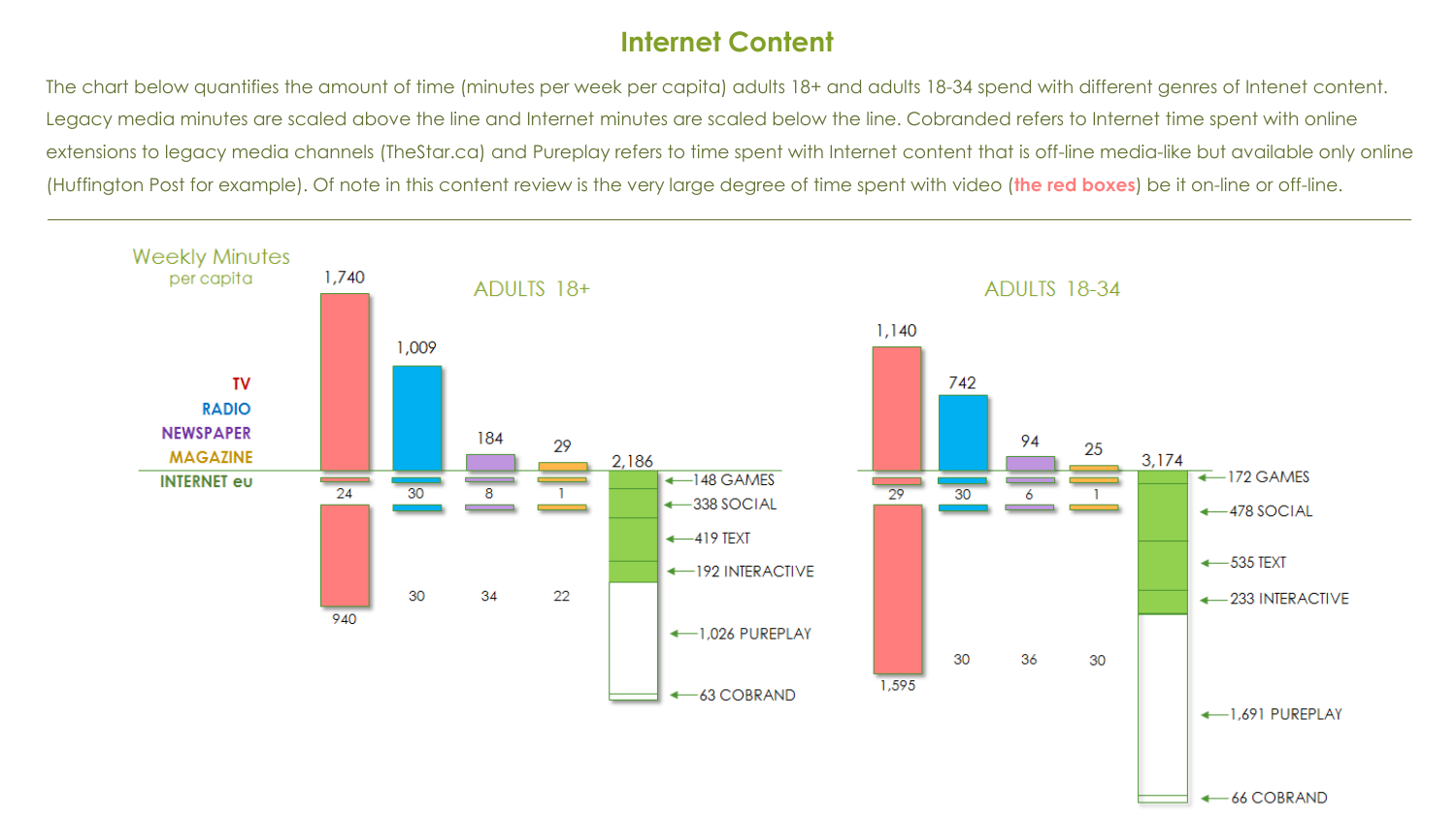### **Revenue Development**

Adults in Canada spend 23% and 17% of their total media time with Mobile Internet and Internet Video respectively. Marketers, on the other hand, spend only 8% and 2% of total ad budgets against these two media forms. Mobile and IVideo suffer from a high degree of revenue underdevelopment today. A listing of "Headwinds" and "Tailwinds" relating to this dynamic, suggests some of the forces at work that might explain this underdevelopment.

In the case of IVideo, target rating points (TRPs) which implies the need for a weight threshold as is the case with TV, has been met with resistance. On the other hand, the TRP provides a positive measurement commonality between TV and IVideo which can assist in merging the two channels into one weight generator.



|               | Time<br>(minutes per capita Ad 18+) |      | Revenue<br>(millions) |       |
|---------------|-------------------------------------|------|-----------------------|-------|
| Mobile        | 1,222                               | 23%  | \$903                 | $8\%$ |
| <b>IVideo</b> | 908                                 | 17%  | \$266                 | $2\%$ |
| Total         | 5,232                               | 100% | \$10,986              | 100%  |